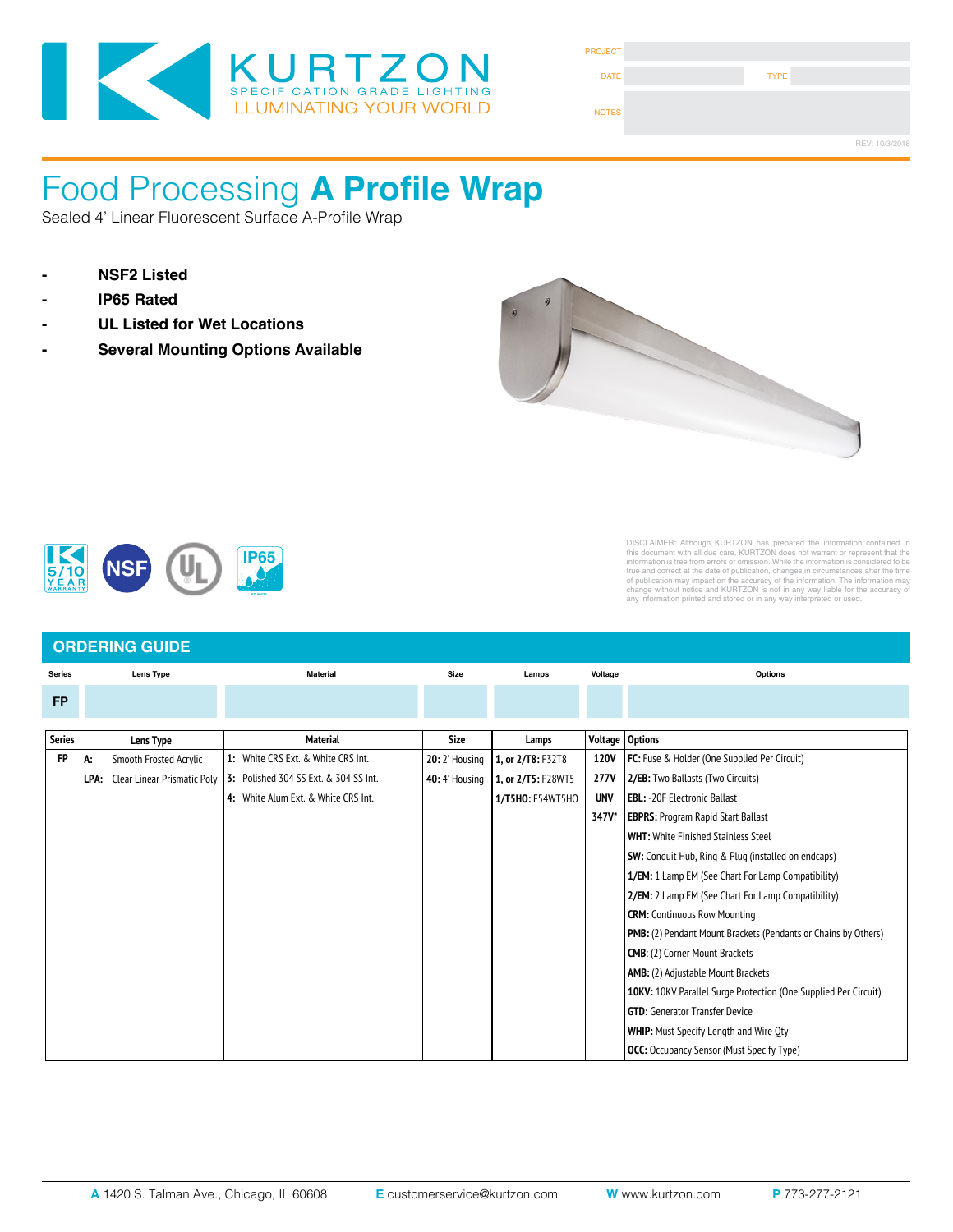

## Food Processing **A Profile Wrap**

Sealed 4' Linear Fluorescent Surface A-Profile Wrap

#### **SPECIFICATIONS**

**HOUSING:** Double channel housing of 20Ga 1008 Cold Rolled Steel, 20Ga 304 Stainless Steel, or .040" 3003 Aluminum construction.

**END CAPS:** Precision stamped 20Ga 304 Stainless Steel end caps secured to housing with captive stainless steel pan head screws. See Options for Tamper resistant Torx drive stainless steel fasteners or hub assembly.

**GASKETS:** Closed cell 100% pure neoprene gasketing. Resists aging, grease and solvents.

LENS: Extruded .125" thick frosted acrylic. See "Options" for more choices.

**LAMPS:** Suitable for most T8, T5, and T5HO lamps. (By others)

**ELECTRICAL:** Standard Class P Ballast - Electronic < 10% THD, high performance instant start universal voltage (120-277). See options for Rapid Start, Dimming, or Cold Temp Ballasts, Others available (must specify). Dual level switching available with 2/EB option.

**REFLECTOR:** Die formed metal with high reflectance white polyester powder coat finish. Typical reflectivity 92%.

**INSTALL SURFACE:** Not for Outdoor use. Orientation restricted to vertical ±45° (typical ceiling mount) required for wet locations only. Suitable for any orientation in damp locations. Four .312" debossed holes for surface mounting. One .875" (1/2" trade-size) flattened and silicone sealed knockout located on back of housing for wiring. See below for other mounting and supply entry options. Rows: Joiner bands provided for continuous row mounting (See Option: CRM). Please specify number of fixtures in each run.

**FINISH:** Gloss white high reflectance 1000 hr. salt spray polyester powder coat finish standard for all housings. Stainless steel doorframes are satin polished unless option WHT is chosen.

**LISTINGS:** NSF2 listed for Splash and Non-Food zones. IP65 Rated for dust and water ingress. UL listed per UL1598 for Wet locations. Electrical components are covered under the manufacturers warranty, the remaining fixture is covered by a 10 year warranty.

#### **PRODUCT DRAWINGS**